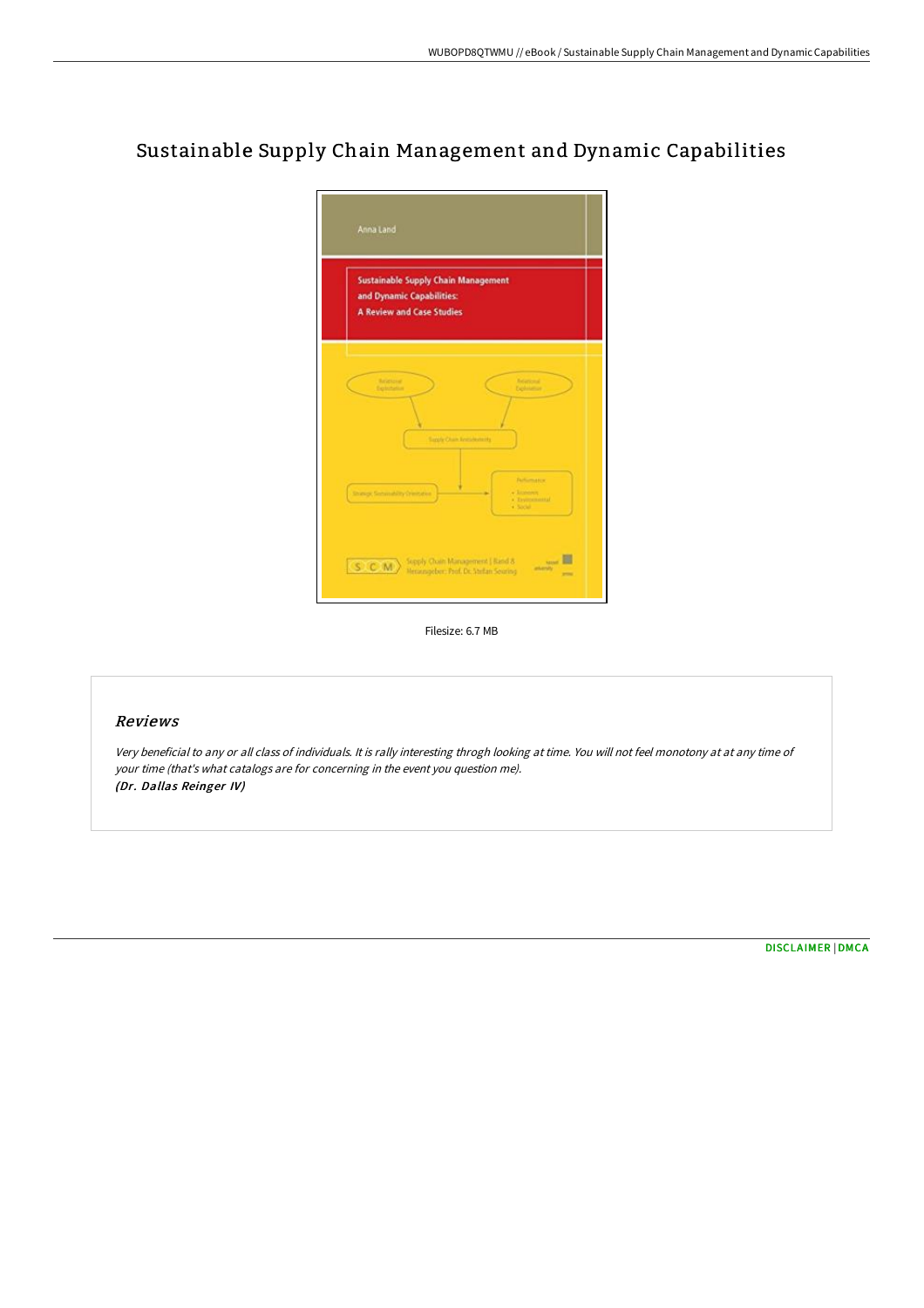### SUSTAINABLE SUPPLY CHAIN MANAGEMENT AND DYNAMIC CAPABILITIES



**DOWNLOAD PDF** 

Kassel University Press Aug 2016, 2016. Taschenbuch. Condition: Neu. Neuware - Businesses today operate in a world that does not stand still. Although people are considered creatures of habit, and businesses find it far easier to repeat the same processes than to try something different, firms today must adapt to their changing environments for simple survival. They must be agile and willing to exploit opportunities, which might even include creating change themselves through strategic or technological innovation. In a world with increasing awareness of depleting natural resources and a growing importance and recognition of good health and overall human well-being, the expectation from stakeholders for firms to act responsibly is also rising. To cope with these changing demands and to improve the impact on the natural environment and society, many firms are actively implementing sustainable supply chain management (SSCM) strategies. In doing so, the need for developing and exploiting dynamic capabilities (DCs) becomes evident. This dissertation includes an analysis of existing literature and multi-case studies in the Brazilian and German food industries to identify drivers for sustainability initiative implementation and the particular role of knowledge and supplier management in improving sustainability performance. 167 pp. Englisch.

B Read Sustainable Supply Chain [Management](http://bookera.tech/sustainable-supply-chain-management-and-dynamic-.html) and Dynamic Capabilities Online  $\textcolor{red}{\Box}$ Download PDF Sustainable Supply Chain [Management](http://bookera.tech/sustainable-supply-chain-management-and-dynamic-.html) and Dynamic Capabilities